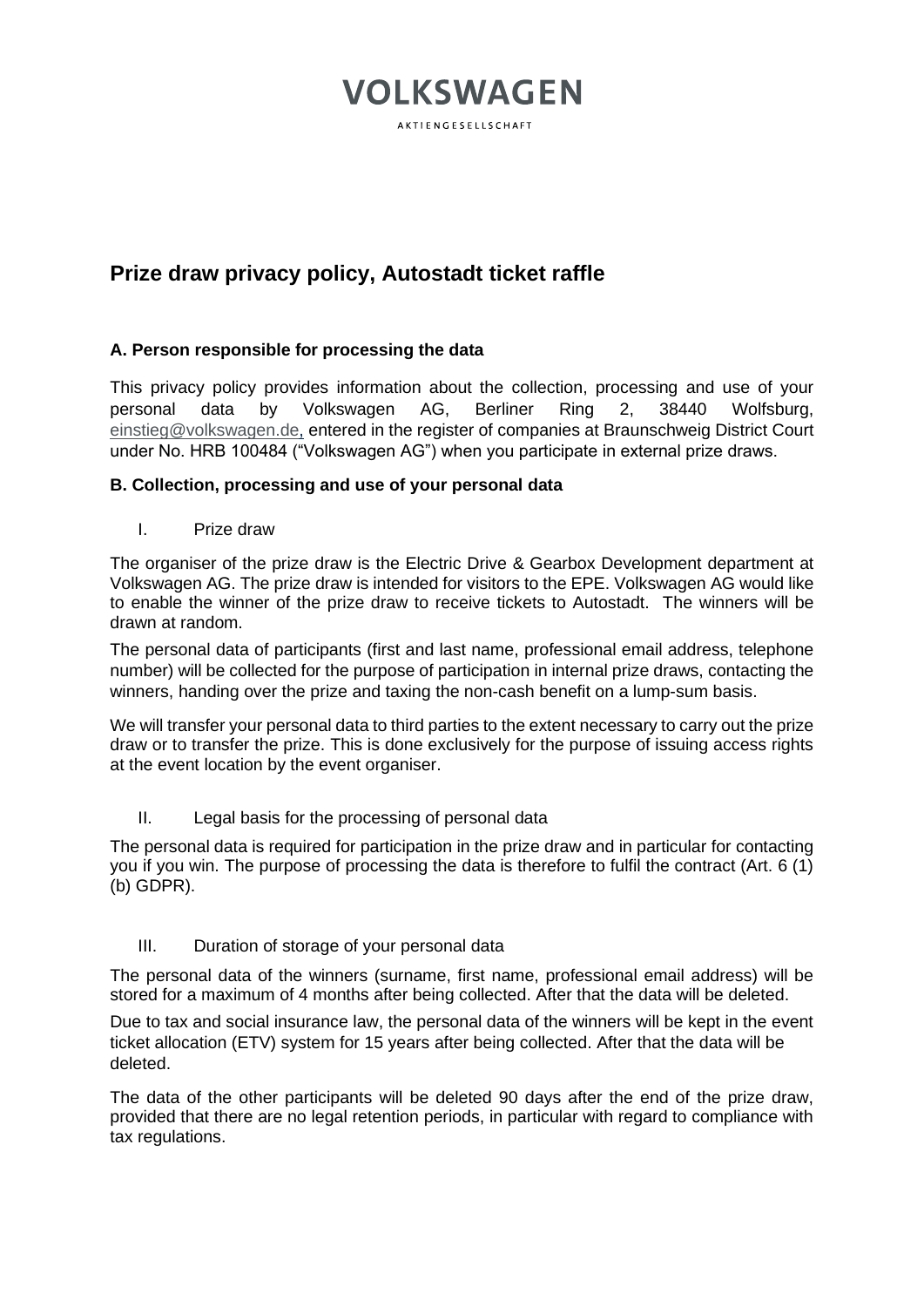# **VOLKSWAGEN**

**AKTIFNGESELLSCHAFT** 

Page 2

### **C. Your rights**

You can assert your following rights against Volkswagen AG at any time and free of charge. Further information on asserting your rights is provided in section D.

**Right of access:** You are entitled to access information from us about how we process your personal data.

**Right to rectification:** You have the right to demand from us the rectification of any inaccurate or incomplete personal data concerning yourself.

**Right to erasure:** You have the right to have your data erased if the conditions set out in Article 17 GDPR are met. According to this, you can demand, for example, that your data is erased if it is no longer necessary for the purposes for which it was collected. In addition, you can demand erasure if we process your data on the basis of your consent and you withdraw this consent.

**Right to restriction of processing:** You have the right to demand a restriction of the processing of your data if the conditions set out in Article 18 GDPR are met. This is the case, for example, if you dispute the accuracy of your data. You can demand restriction of processing for the period during which the accuracy of the data is being checked.

**Right to object:** You have the right to object to the processing of your data if processing is based on an overriding interest or your data is used for the purposes of direct marketing. If you object to the processing of your data, please notify us of the reasons for your objection. Furthermore, you have the right to object to data processing for the purposes of direct marketing. This also applies to profiling where this is connected to direct marketing.

**Right to data portability:** If data processing is based on consent or performance of a contract and the processing is performed by automated means, you have the right to receive your data in a structured, commonly used and machine-readable format and to transmit this data to another data processor.

**Right to withdraw consent**: Where data processing is based on consent, you have the right to withdraw your consent to data processing, with future effect, at any time free of charge.

**Right of complaint:** You also have the right to lodge a complaint about our processing of your data with a supervisory authority (such as the Data Protection Commissioner for the State of Lower Saxony [Landesbeauftragte für den Datenschutz Niedersachsen]).